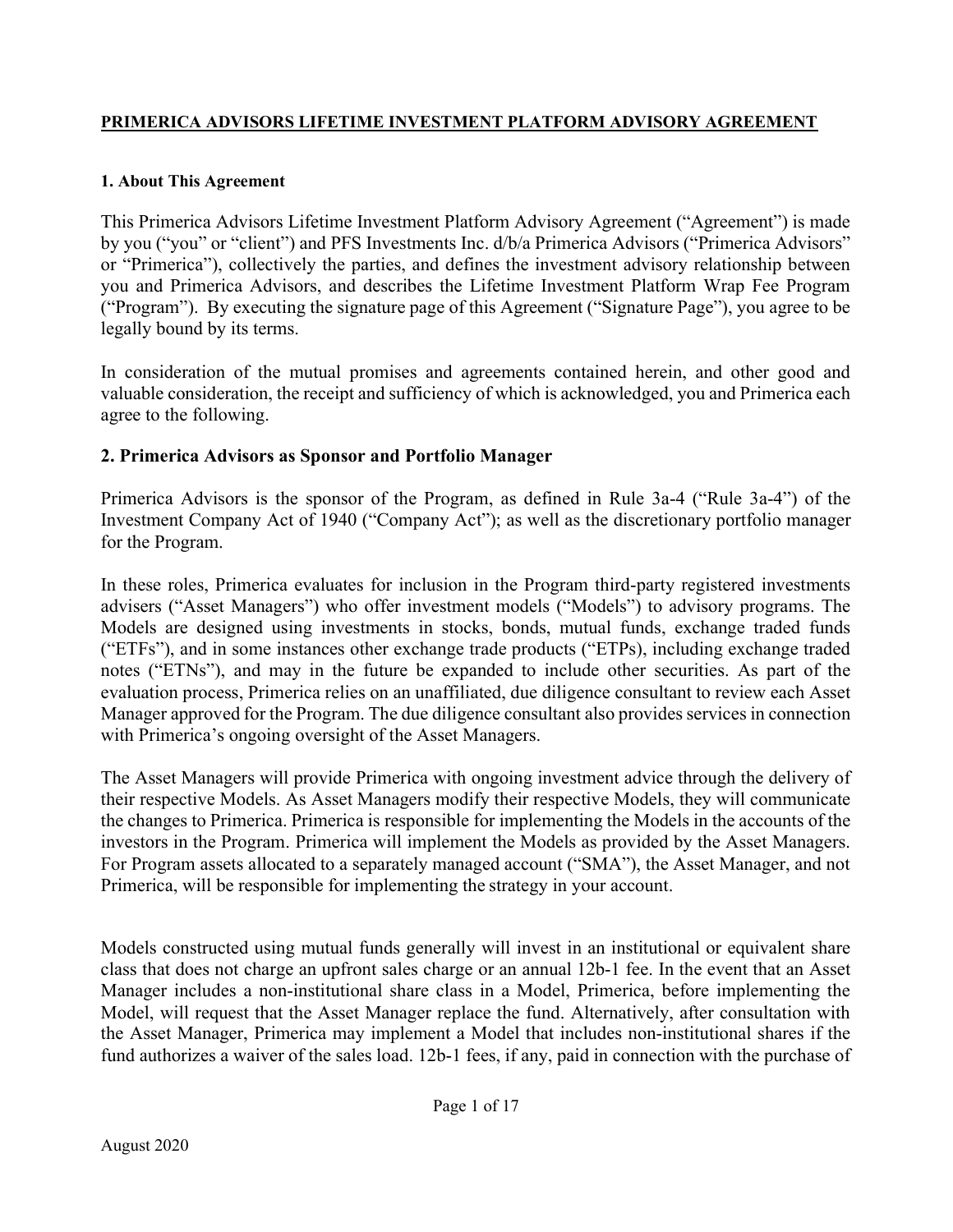load-waived mutual fund shares will be retained by the broker-dealer custodian. If an Asset Manager provides a Model that contains a mutual fund or other holding that Primerica is unable to purchase or otherwise administratively unable to process, then Primerica, before implementing the model, will request that the Asset Manager provide an alternative.

Primerica conducts ongoing due diligence of the Asset Managers, and, in its discretion and without prior notice to clients, Primerica may add a Model, close a Model to new investments or remove a Model from the Program. If Primerica removes a Model from the Program, or an Asset Manager withdraws from the Program, Primerica, as necessary, will sell, without regard to tax consequences, all Program holdings associated with the Model. If you are invested in a Model that is removed or withdrawn from the Program, Primerica may, at its discretion, reinvest your assets in a Model or Models that are consistent with your Investment Profile; or hold your assets in cash until you select a replacement Model or Models and communicate your selection to Primerica.

The Models you select in your Lifetime Investment Platform ("LIP") New Account Application will be held in an account ("Program Account") registered in your name. Primerica is responsible for implementing the Models in your Program Account, and at its discretion, periodically will place trades in your Program Account so that the holdings remain consistent with those of the Models you have selected, allowing for reasonable variation due to fluctuations in asset values and the time required to implement Model changes. Trades will occur without regard to tax consequences or cost basis and may be initiated as a result of deposits into or withdrawals from your Program Account, periodic rebalancing due to changes in the relative market value of investments that cause deviations from a Model, or changes to the Model made by the Asset Manager. If your Program Account holds two or more Models, at its discretion, Primerica will place trades in your Program Account so that the assets are apportioned according to the percentages you select for each Model.

The Asset Managers provide investment advice to Primerica and, except for SMA strategies, not to any client invested in the Program. Investors in the Program do not enter written contractual agreements with any of the Asset Managers.

### 3. Your Primerica Advisor

To determine which Models are appropriately suited to your needs, your Primerica Advisors representative ("Advisor") will assist you with completing an Investment Profile. This process is used to identify Models that are consistent with your investment objective, risk tolerance, and investment time horizon. Your Advisor may also collect additional information regarding your preferences related to market exposure, tax concerns, securities selection and investment lifecycle. Using this information, your Advisor will present for your consideration and selection a Model or Models for your Program Account.

You may discuss your participation in the Program with your Advisor at any time. You agree to notify your Advisor or Primerica of any significant changes in your financial situation or investment objectives. You also agree to notify Primerica or your Advisor if you wish to change existing, or impose any new, reasonable restrictions regarding the management of your Program Account. Your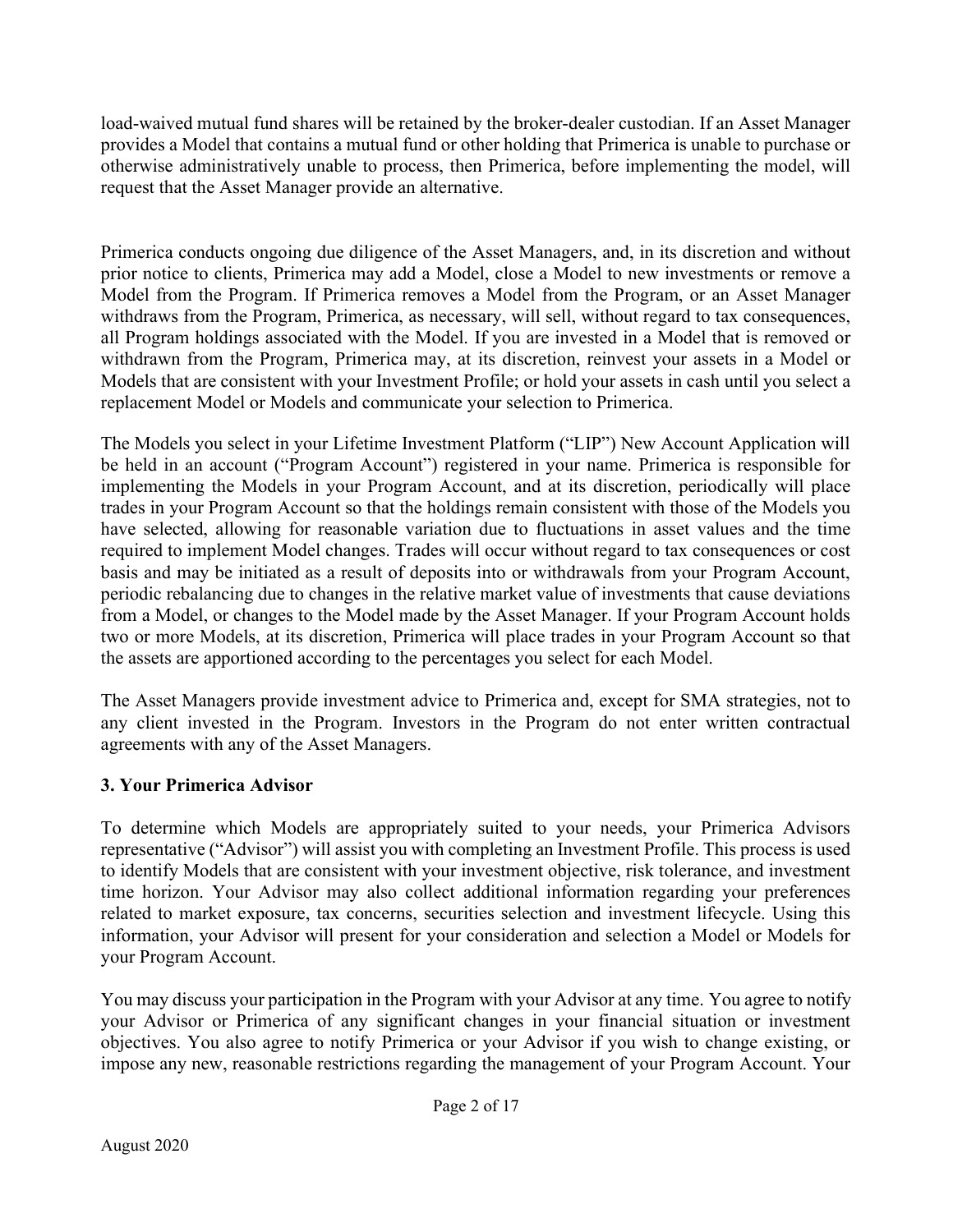Advisor or Primerica will likewise undertake reasonable efforts to contact you at least once a year to assist you in making such determinations. You acknowledge and agree that your Advisor does not have discretion to modify or exchange the Models you select to be held in your Program Account.

# 4. Client

To receive the services offered by the Program, you must (1) Complete a LIP New Account Application; (2) Execute the LIP Advisory Agreement Signature Page; and (3) Execute the TD Ameritrade Institutional Application and Agreement. After the applications and agreements are reviewed and approved by Primerica Advisors and TD Ameritrade Institutional, respectively, your Program Account will be established and will be eligible to be funded. Primerica reserves the right to add to or modify the documentation required to be submitted before a Program Account will be established.

You acknowledge and agree that the investment advice provided under the Program will be based exclusively on your Investment Profile and preferences, as documented in your LIP New Account Application. In addition, you confirm that all of the information provided in your LIP New Account Application, including the Investment Profile, is true, accurate, current and complete in all respects, and that you have the authority to provide such information to Primerica.

To facilitate the management of your assets invested in the Program, you grant Primerica investment discretion and trading authority over your Program Account, and agree that Primerica may exercise its authority by acting through its employees, contractors and agents, and may delegate investment discretion and trading authority to an Asset Manager and/or other investment adviser. This trading authorization is a continuing one and shall remain in full force and effect unless and until the Agreement is terminated.

When you establish a Program Account, you have the right to impose *reasonable restrictions* regarding which securities will be purchased for your account. Please keep in mind that due to the nature of the Program, overly broad restrictions will interfere with the proper functioning and management of a Program Account. Primerica reserves the right to reject an account if you seek to designate investment restrictions in such a volume, magnitude or nature that the management of the Program Account would not be consistent with the overall investment strategy of the Program or a particular Model. The mutual funds, ETFs and ETPs (each a "fund") held in your Program Account each have their own investment manager(s), who, in turn, invest the assets of the funds into underlying investment vehicles that are consistent with each fund's individual investment objective. Due to the nature of the Program, it may not be possible to place certain client-requested restrictions on a particular fund's holdings.

If you elect to impose investment restrictions on the management of your Program Account, you understand that this may result in delays in the management of your assets and that you may be notified that your Program Account cannot be managed with those investment restrictions. Such restrictions may negatively affect the performance of your Program Account. Neither the Asset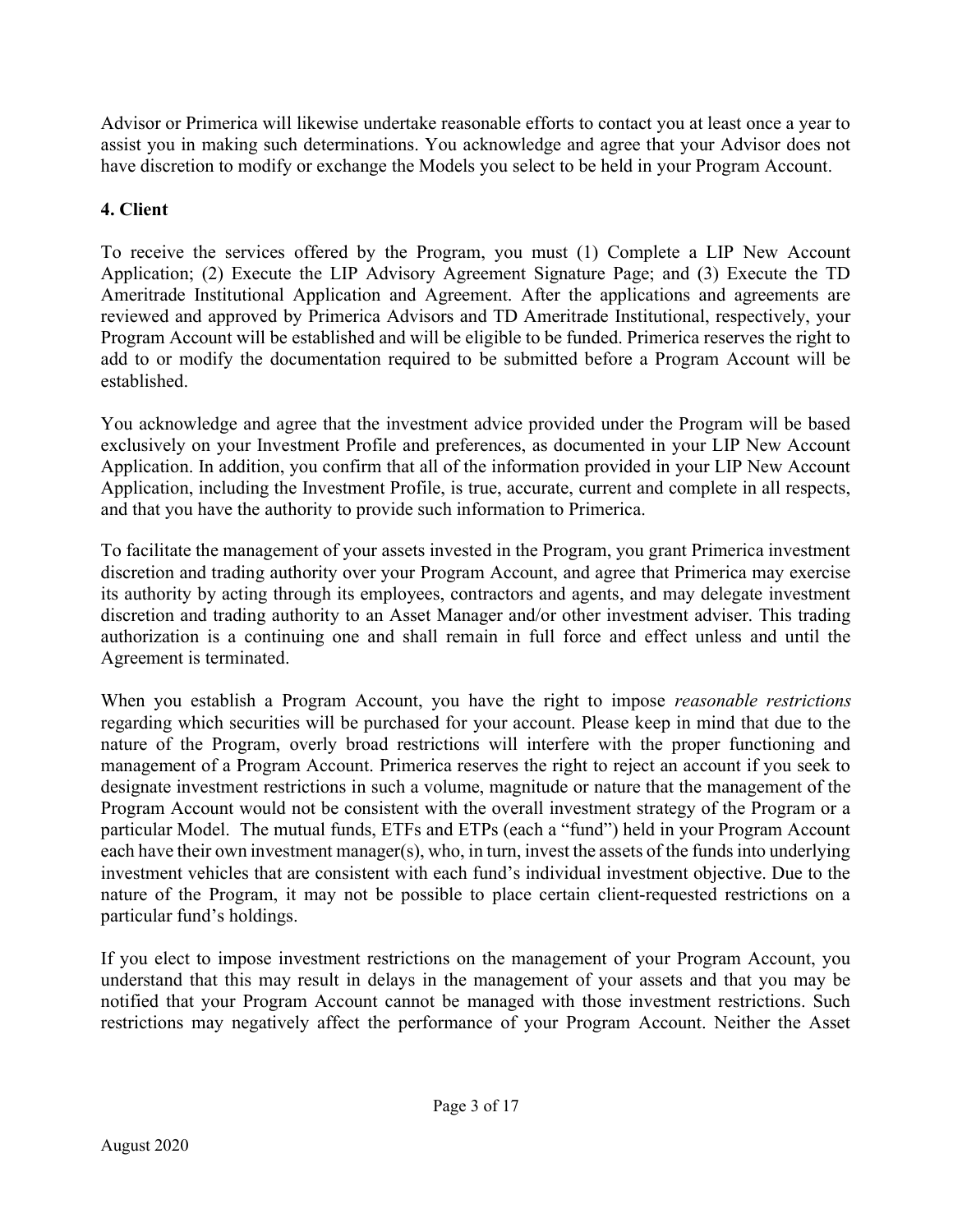Manager nor Primerica Advisors is responsible for any deviation in the performance of your Program Account as compared to an unrestricted account invested in the same Model without the restriction.

Subject to any reasonable investment restrictions accepted by Primerica, all trading within a Program Account is intended to occur at the direction of Primerica Advisors. Any order placed by you to buy or sell securities in your Program Account may interfere with Primerica's ability to manage your Program Account and may result in the termination of this Agreement. You take full responsibility for any such trades, and Primerica has no responsibility as to such trades or any deviation in the performance of your Program Account as compared to an account invested in the same Model without client trading.

Any securities that you transfer into your Program Account will be liquidated and the cash proceeds will be reinvested according the Model(s) held in your Program Account. Liquidations will be processed without regard to cost basis or tax consequences. Any interest, dividends or capital gains paid to your Program Account will be reinvested and will be allocated at Primerica's discretion in accordance with your Investment Profile.

After the Program Account is opened, it is your responsibility to notify your Advisor of any significant changes in your financial circumstances or investment objectives. You and your Advisor will then determine whether to reconsider the Models selected for your Program Account. It is your responsibility to tell your Advisor if you wish to change the Models held in the Program Account. Quarterly, Primerica Advisors will notify you to contact your Advisor regarding any changes to your financial situation or investment needs.

Subject to Primerica's discretionary authority as described in this Agreement, unless you submit to Primerica a completed LIP Model Change Request form, your Program Account will remain invested in the Models identified in your LIP New Account Application. You are responsible for reviewing all updates and changes to the Program Account. Changes to your financial circumstances or investment objectives, without your completion of a LIP Model Change Request form, will not result in changes to the management of your Program Account. Neither the assets nor the trading activity in any other accounts you have with Primerica Advisors, its affiliates, or any other financial institution, including a Non-Program Account (defined in Section7), are considered by Primerica or your Advisor in connection with the management of your Program Account.

For Program Accounts registered in the name of joint owners, each owner agrees to be jointly and severally liable for all obligations arising under this Agreement or otherwise relating to the Program Account or participation in the Program, including responsibility for order instructions given through the Program or using any User ID and Password associated with the Program Account, regardless of which person gives such instructions, enters such orders or changes such Password.

You acknowledge and agree that each owner of a Program Account has full authority, acting individually and without notice to any other owner, to deal with Primerica as fully and completely as if such owner were the sole owner. Each Program Account owner authorizes Primerica to follow the instructions of any of the owners concerning any matter pertaining to the Program. This includes the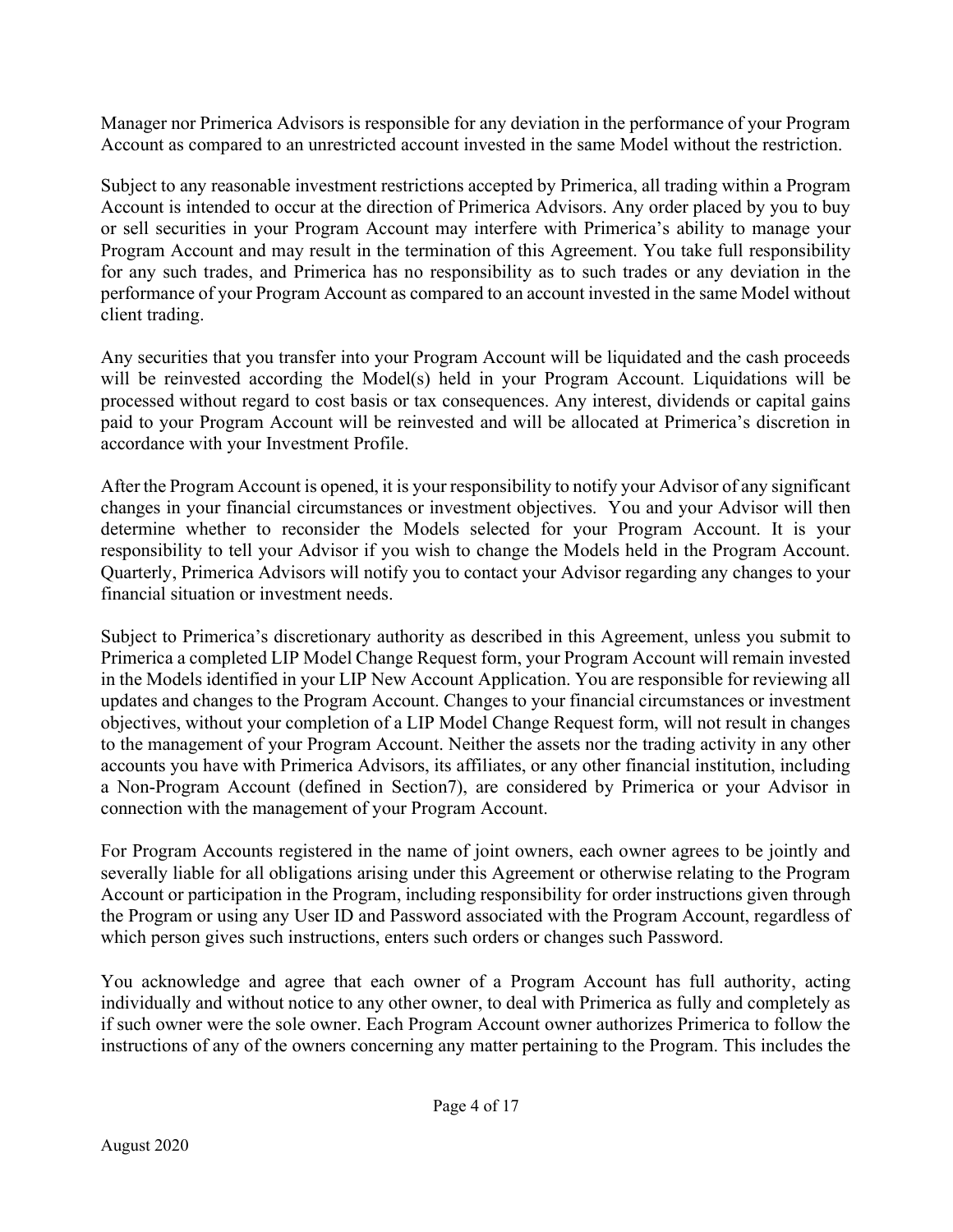purchase and sale of securities, delivery of property in the Program Account to any third party or disbursement of any or all monies in the Program Account.

Primerica is not responsible for determining the purpose or propriety of any instruction received from any owner as against any other owner or of any payments or deliveries of securities or other property between or among Program Account owners. At its sole discretion, Primerica reserves the right to require written instructions from one or all owners. If Primerica receives instructions from any owner that, in Primerica's opinion, conflict with instructions received from any other owner, Primerica may comply with any of these instructions or advise each owner of the apparent conflict and take no action as to any of these instructions until it actually receives and has a reasonable amount of time to act on satisfactory instructions from all of the owners.

# 5. Program Administration

Primerica Advisors is responsible for the administration of the Program and provides the centralized technology platform on which the Program operates. Primerica uses the technology platform for administrative functions including but not limited to, communicating with the Asset Managers, new account opening, Model trading, client communications, fee billing, Program Account rebalancing, performance reporting and Program Account maintenance, including processing deposits to and withdrawals from the Program Account.

Primerica utilizes various service providers in fulfilling its obligations under the Agreement. Primerica reserves the right to add or remove service providers at its discretion and without prior notice to you. To the extent you receive advisory services from any such service provider, you authorize Primerica to accept delivery on your behalf of disclosures and other materials, including but not limited to the service provider's Form ADV and Form CRS, that the service provider would otherwise be required to deliver to you. Primerica, at its discretion, may accept delivery of any such materials on your behalf, or alternatively may forward the service provider's materials to you.

You acknowledge and accept that Primerica requires that certain types of communications be submitted in writing and/or on forms created for a specific purpose. Primerica reserves the right to add, remove or change its administrative forms, procedures and policies at any time.

# 6. Brokerage and Custodial Services

Primerica arranges with TD Ameritrade Institutional ("TDAI"), an unaffiliated broker-dealer, to provide custody, trade execution, clearing, settlement and other services for all Program Accounts. TDAI is a qualified custodian, as defined in Rule 206(4)-2 of the Investment Advisors Act of 1940. You direct Primerica to place all transactions for your Program Account through TDAI. You acknowledge that TDAI may not always obtain as favorable a price as another broker-dealer. By directing Primerica to place all Program Account transactions through TDAI, you agree that you will look only to TDAI to obtain best execution. You will receive account statements, transaction confirmations, mutual fund prospectuses, tax forms, and other correspondence, as applicable, from TDAI.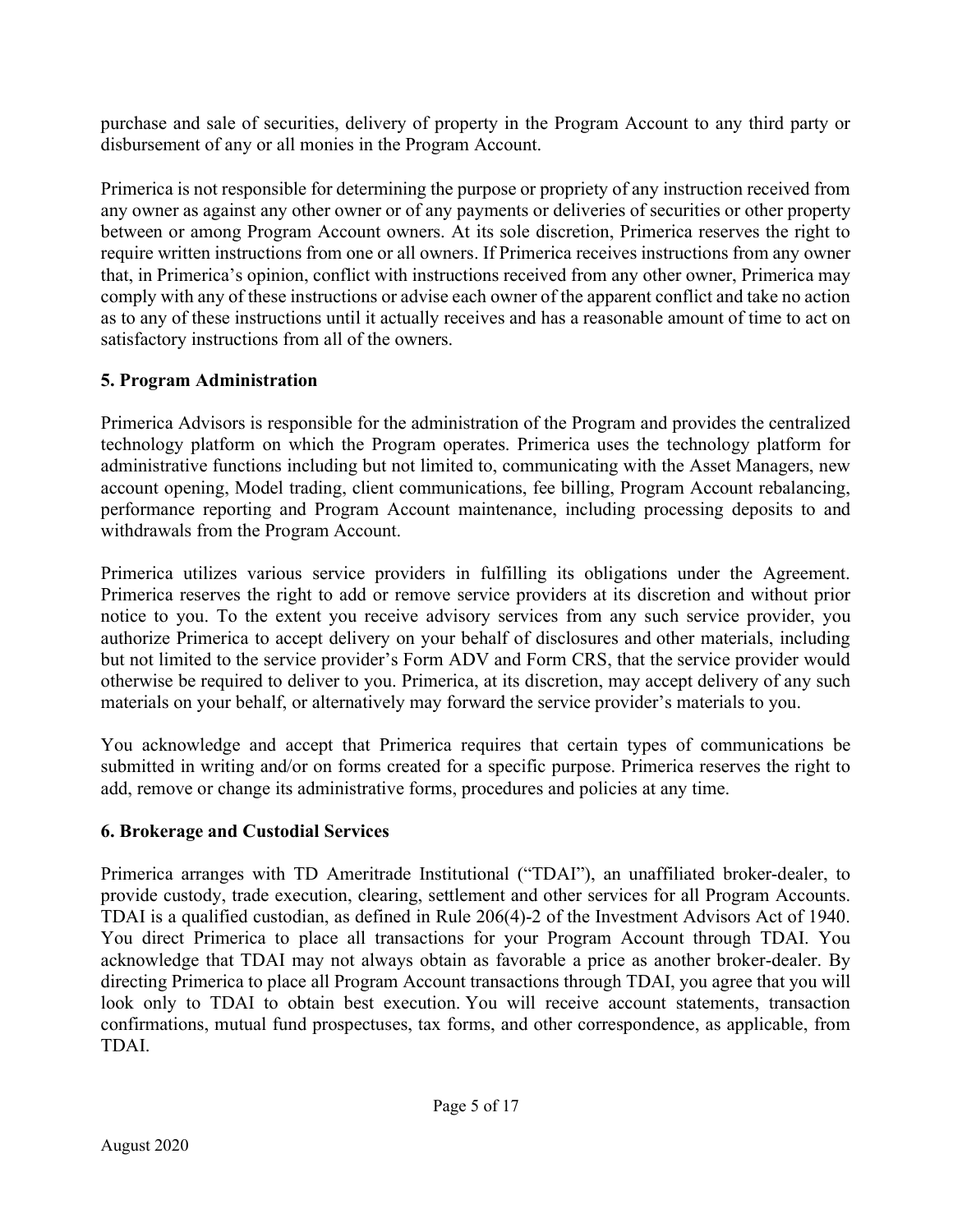To facilitate the management of the assets in the Program, you appoint Primerica Advisors as your attorney-in-fact with respect to the Program for the limited purpose of issuing instructions to the TDAI to purchase, sell, and otherwise process all securities transactions in your Program Account.

For Program assets invested in a SMA strategy, the Asset Manager has discretion to select the brokerdealers through which the Asset Manager will execute securities transactions.

Unless you select another option available from TDAI, any cash balances in a Program Account will be held in the default cash sweep option indicated on the TDAI client agreement. Cash held in a money market fund is neither insured nor guaranteed by the Federal Deposit Insurance Corporation or any other government agency

TDAI reserves the right not to accept a deposit of funds or particular securities. Please see the TDAI Client Agreement for additional information. Funds or securities not accepted by TDAI are ineligible to be used as a funding source for a Program Account.

In addition, TDAI, or its affiliate, is the IRS-approved IRA custodian for Program assets held in accounts described in IRC section 403(b)(7), and individual retirement accounts established under IRC section 408 (collectively referred to as "Retirement Accounts"). If your Program Account is a Retirement Account, then you agree to the terms of the applicable TD Ameritrade Custodial Account Agreement and Disclosure Statement.

Primerica may aggregate orders associated with your Program Account with orders from other customers and execution prices may be affected by such order aggregation practice. You understand that larger orders are relatively more likely than small orders to receive executions at multiple prices. When orders are aggregated, you will receive the average price per unit of the executed trades that fulfill an aggregated order.

Primerica's ability to manage your Program Account is subject to the terms and conditions contained in your TDAI Managed Account Agreement, and other related TDAI agreements and disclosures. At times, restrictions imposed by TDAI will limit Primerica's ability to manage your Program Account.

### 7. Non-Program Assets

As an accommodation to participants in the Program, a self-directed non-program account ("Non-Program Account") is available to clients who wish to hold assets at TDAI outside of the Program Models.

Neither Primerica nor your Advisor will provide investment advice for the assets in the Non-Program Account or place orders in the Non-Program Account on your behalf. To buy or sell securities in the Non-Program Account, you must contact TDAI directly. By entering into the Advisory Agreement, you grant "view only" access for your Non-Program Account to Primerica and your Advisor. Primerica reserves the right to monitor trading activity in Non-Programs Accounts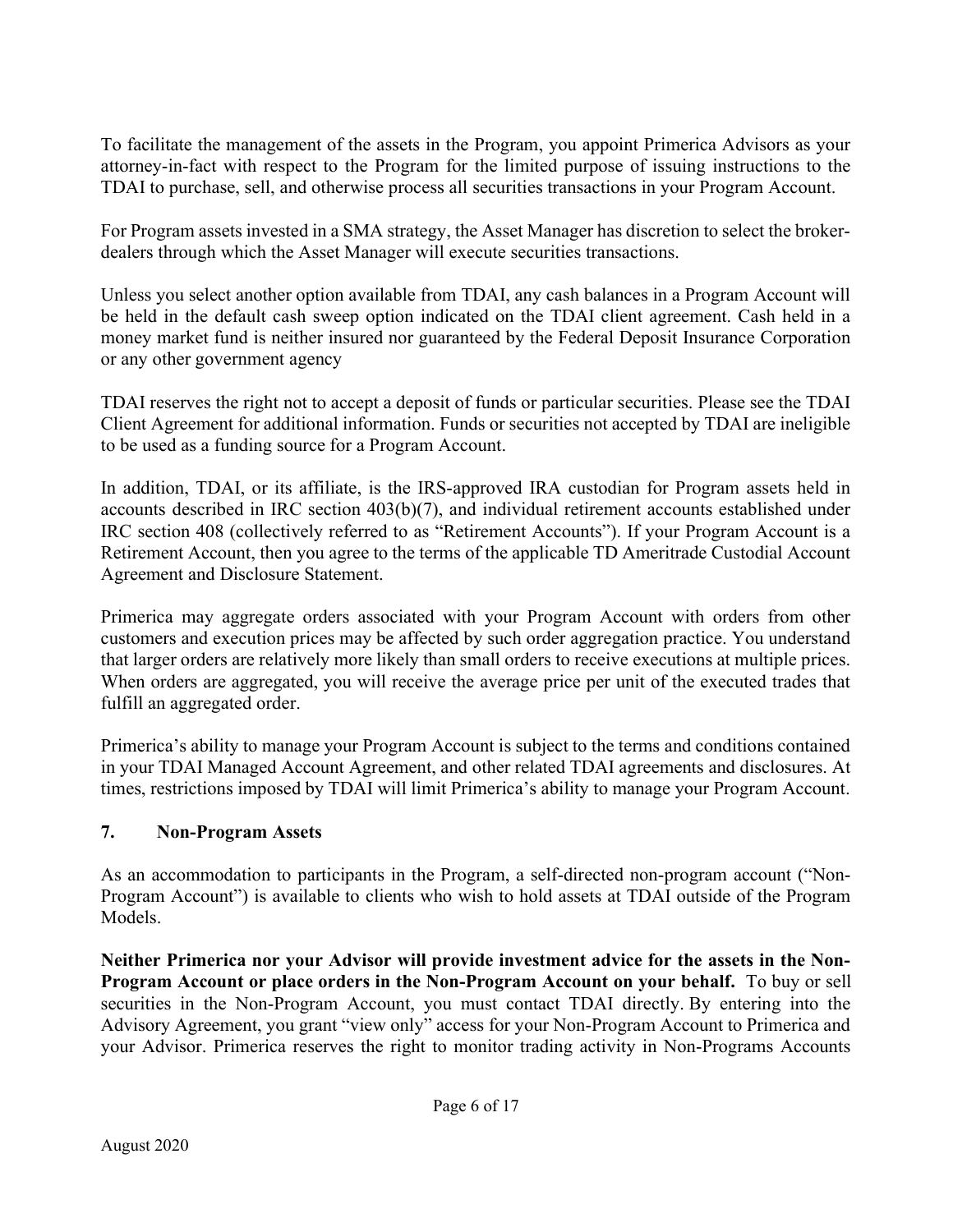consistent with applicable law. Neither the assets nor the trading activity in a Non-Program Account are considered by Primerica or your Advisor in connection with the management of your Program Account. If at any time you transfer securities held in a Non-Program Account to your Program Account, Primerica will consider such action as an instruction from you to liquidate the securities and to invest the proceeds in the Models held in your Program Account.

To establish a Non-Program Account, you must identify in the LIP New Account Application the specific securities you wish to hold as Non-Program Assets. By entering into the TDAI account agreement, you authorize Primerica Advisors to direct TDAI to establish a Non-Program Account on your behalf and to hold the securities you have identified as Non-Program Assets in a Non-Program Account. The fees applicable to your Non-Program Account are established by TDAI and are separate from the Program Fee (discussed below) that you will pay to Primerica Advisors.

# 8. Program Fee

You agree to pay an annual program fee ("Program Fee") for the services provided under this Agreement. The Program Fee consists of three components: (1) Advisor fee; (2) Administration fee; and (3) Asset Manager fee. The Program Fee and its components are discussed in detail in the Primerica Advisors Lifetime Investment Platform Form ADV Part 2A Appendix 1 Wrap Fee Program Brochure.

By executing the Signature Page, you acknowledge and accept the Fee Schedule contained in your LIP New Account Application. The Fee Schedule establishes the rates you will be charged for each component of the Program Fee. The rates contained in your Fee Schedule will be used to calculate your Program Fee each billing cycle.

# The Program Fee is subject to change, as provided in Section 18(b).

The Program Fee is payable in arrears on a monthly basis. For purposes of determining the amount of the Program Fee that you will be charged each billing cycle, Primerica will calculate the total market value of your Program Account at the end of each business day, defined as any day the New York Stock Exchange is open for trading, including trading on an emergency venue. Using the total market value of your Program Account for each business day of the billing cycle, Primerica will calculate an average daily value. Based on the average daily value of Program Account during the relevant the billing cycle, Primerica will charge you a pro rata share of the Program Fee according to the Fee Schedule applicable to your Program Account.

For Program Accounts invested in Models that assess different Asset Manager fees, the Program Fee is adjusted based on the portion of the Program Account allocated to each Model. The Program Fee deducted from your Program Account, when stated as a percentage, may vary from the percentage shown in the LIP New Account Application Fee Schedule based on the amount of your Program Account allocated to each Asset Manager at the time the Program Fee is calculated.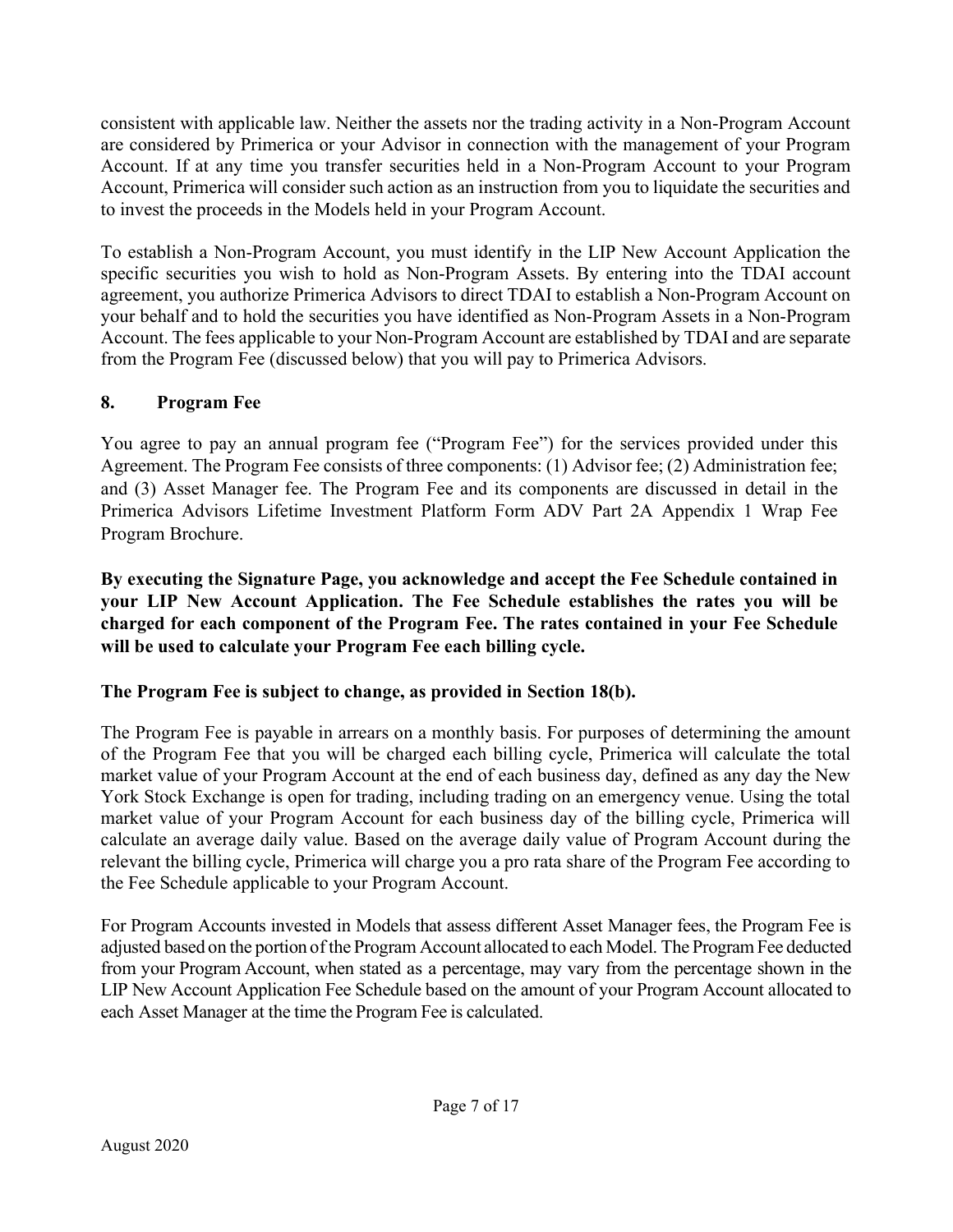For the initial month that you are invested in the Program, you will pay a pro-rated Program Fee based on the average daily value of the assets from the date your Program Account is funded through the last day of the monthly billing cycle.

All assets held in the Program Account are subject to the Program Fee, including assets acquired through interest, dividend and capital gains reinvestments and automatic investment programs, as well as any portion of the Program Account held in cash or short-term vehicles including, but not limited to, money market funds. For limited periods of time, you may elect to allocate all of the assets in your Program Account to cash. If you make this election, your Program Account will continue to pay the Program Fee on the full value of your Program Account. For administrative purposes, the monthly billing cycle generally will not track the calendar months.

By entering into this Agreement, you authorize Primerica to debit the Program Fee directly from your Program Account. Primerica, in its discretion, will determine which assets in the Program Account will be liquidated to cover the Program Fee without regard to tax consequences or cost basis. TDAI will send you a statement, at least quarterly, indicating all amounts disbursed from the Program Account, including the amount of the Program Fee.

In the event that this Agreement is terminated other than on the last day of a monthly billing cycle, the Program Fee for the final month will be pro-rated and calculated based on the average daily value of the assets in your Program Account over the number of days during the final monthly billing cycle that the Program Account is funded. The Program Fee will be deducted from the liquidation proceeds. In certain instances, and in our discretion, Primerica may reduce your Program Fee for one or more monthly billing cycles.

For purposes of calculating the Program Fee, Primerica will combine the dollar value of accounts owned by family members who reside in the same household. Eligible accounts are linked based on addresses. Abbreviations, misspellings and other variations may prevent eligible accounts from being linked. Please work with your advisor to ensure the address for each of the accounts owned by your household is an exact match. Eligible accounts are linked periodically. The Program Fee will be assessed without regard to any other account until linking is completed. Primerica reserves the right to refuse to household accounts.

# 9. Fund Management Fees and Other Expenses

As the owner of the funds held in the Program Account, you will bear a share of the internal management, operating fees and other expenses of such funds as disclosed in each prospectus. These expenses are charged by the funds' managers, custodians, transfer agents, advisers, shareholder service providers or other service providers in the normal course of business and are reflected in the share value of the funds. These expenses are separate and apart from the Program Fee. You acknowledge that mutual funds may have conditions regarding the purchase and redemption of shares, including minimum purchase requirements and redemption fees for redemptions occurring within specified time periods of purchase, and that any such costs would be charged to you in addition to the Program Fee. Such conditions are discussed in each fund's prospectus. Additional information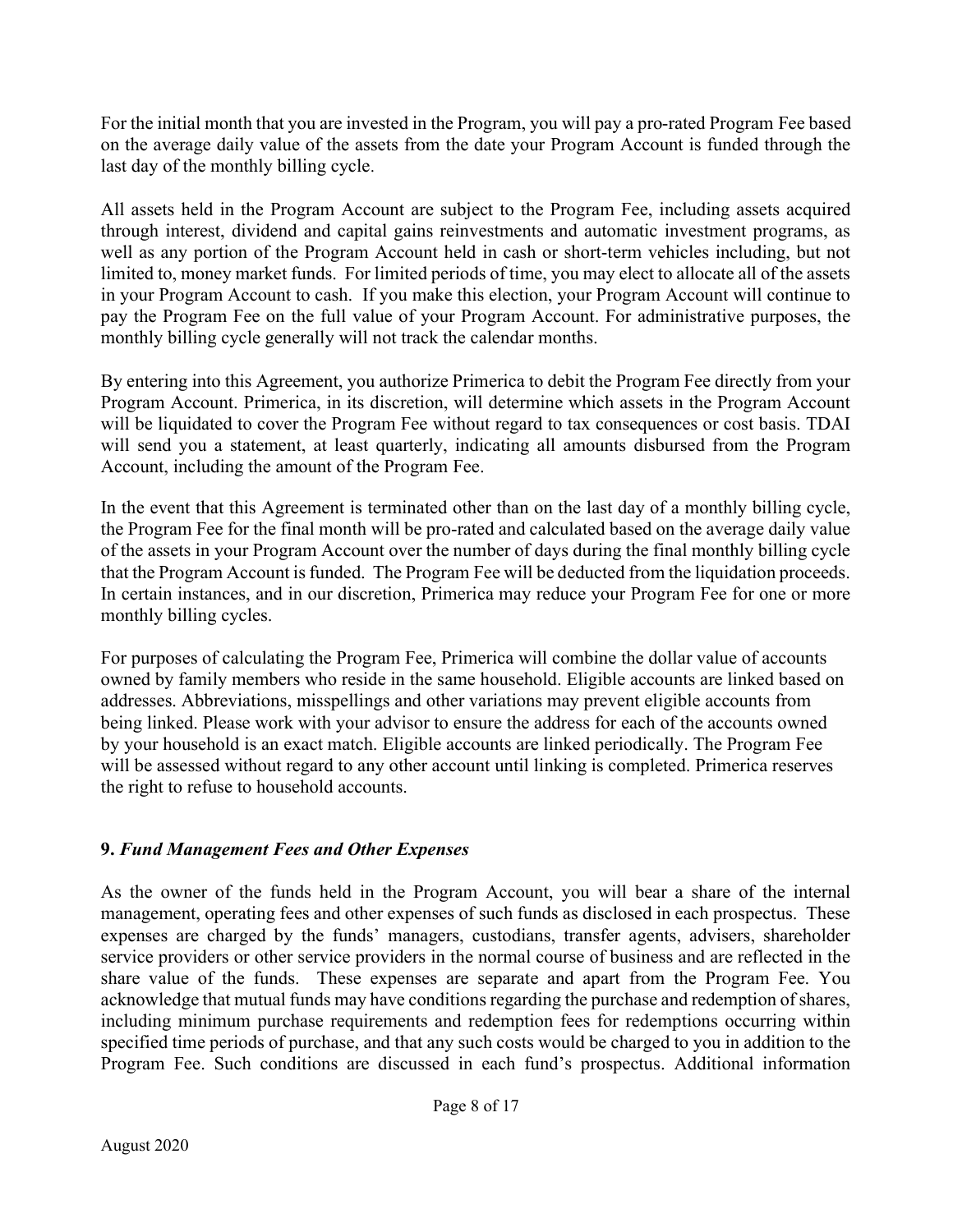regarding such charges and fees may be found in the appropriate prospectus, annual report and custodial agreement.

You understand that the securities that comprise the Models are available outside of the Program and may be purchased directly from the issuer or through a broker-dealer other than TDAI, but not PFS Investments, without Primerica as investment adviser. It may generally cost more or less to purchase the Program's services separately, depending on commission rates, portfolio trading activity and the cost of similar discretionary investment advisory services. You should consider the amount of trading activity anticipated for a Model and other factors when assessing the Program's cost. If purchased outside of the Program, your cost to invest may be reduced as you would not pay the Program Fee. However, you also would not receive the services offered by the Program.

# 10. Funding Accounts

Accounts may be funded via check, wire, ACH, Automated Customer Account Transfer Service (ACATS) request from a current custodian or other method accepted by TDAI. You understand that you may make deposits into or withdrawals from the Program Account at any time, and acknowledge that such deposits or withdrawals may trigger buy, sell or rebalancing transactions in the Program Account. You understand that withdrawals from the Program Account may result in adverse tax consequences and may prevent you from meeting your investment objectives. ACATS will be processed subject to approval by TDAI.

# 11. Minimum Investment

The Program generally permits investments in up to three Models within a Program Account. The minimum Program investment is \$25,000.00; however, certain Models have higher minimums. If at any time the total market value of the assets held in a Program Account falls below the Program minimum, as a result of withdrawals or market volatility, Primerica reserves the right to liquidate the securities held in the Program Account, distribute the cash proceeds to you and terminate your Lifetime Investment Platform Advisory Agreement. If the value of a Program Account exceeds the Program minimum but is insufficient to fund each of the Models in the Program Account, Primerica reserves the right to consolidate your holdings into a single Model. Primerica reserves the right to accept or maintain accounts that do not meet the minimum investment requirements. The Models selected for your Program Account will not be implemented until cash sufficient to meet the minimum investment requirements is deposited into your Program Account or becomes available from the liquidation of securities deposited into your Program Account.

# 12. No Exclusivity

You understand that Primerica Advisors, the Asset Managers and the TDAI may have responsibilities to render investment advice to and perform other investment services for other individuals and entities ("Other Accounts"). By entering into this Agreement, you acknowledge and agree that Primerica Advisors, the Asset Managers and TDAI, and their respective affiliates (and all of their respective partners, directors, officers, agents and employees) may buy, sell or trade in any securities for their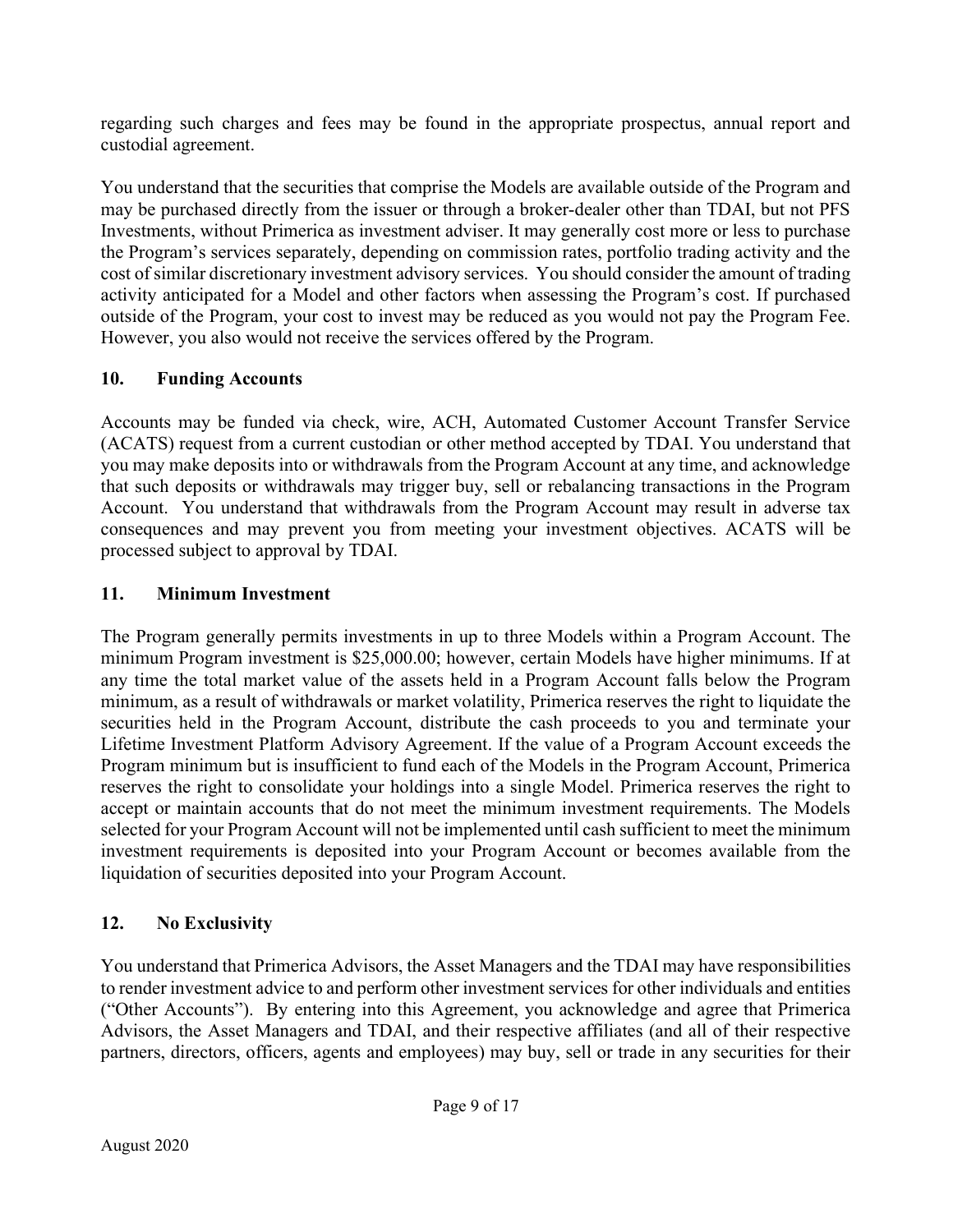respective accounts ("Proprietary Accounts"). Each of Primerica Advisors, the Asset Managers and TDAI and their affiliates, may give advice or exercise investment responsibility and take such other actions with respect to Other Accounts and Proprietary Accounts which may be similar to, differ from, or contradict, the advice given or the timing or nature of action taken with respect to a Program Account. You also understand that Other Accounts and Proprietary Accounts may at any time hold, acquire, increase, decrease, dispose of or otherwise deal with positions in investments in which a Program Account may have an interest from time to time. You acknowledge and agree that Primerica Advisors, the Asset Managers and TDAI have no obligation to purchase for a Program Account a position in any investment that Other Accounts or Proprietary Accounts may acquire, and that the Program Account has no first refusal, co-investment or other rights in respect of any such investment.

# 13. Proxy Voting; Corporate and Legal Actions

Primerica is not authorized to take any action with respect to the voting of proxies. You retain the right and obligation to vote any proxies relating to securities held in your Program Account and Non-Program Account. Clients will be sent certain issuer and issuer-related communications (proxies, tender offers, proposed mergers, rights offerings, exchange offers and warrants, among other things) that may require a voting decision or other action regarding investments held in the Program Account. Primerica Advisors does not accept proxy-voting responsibility for any client. Clients are expected to vote their own proxies and will receive proxies directly from TDAI.

# 14. Client Representations, Warranties and Acknowledgments

Client represents and warrants to Primerica Advisors, and agrees that:

A. Compliance with Applicable Law. Performance of your obligations under this Agreement will not violate any law, regulation, or agreement applicable to you. You will comply with all applicable laws, rules and regulations relating to your performance of duties and receipt of services under this Agreement.

**B.** *Authority*. You have full authority, capacity and power to execute, deliver and perform this Agreement. This Agreement is a legal, valid and binding obligation, and this Agreement is enforceable against you in accordance with the terms hereof. If the Signature Page is being signed on behalf of a corporation, trust, government, partnership or other business or legal entity, you further represent and warrant that neither you nor the Program Account is subject to the Company Act and that the governing documents for such entity authorize and permit the provision of discretionary investment advisory services through an advisory account in accordance with the terms of this Agreement.

C. Representation as a Trustee or Fiduciary. If you are a trustee or other fiduciary, you represent that: (1) you are a fiduciary and have a duty to use the services provided through the Program for the benefit of its beneficiaries and not for you personally; (2) the trust agreement or relevant governing document for the assets to be invested in the Program Account authorizes you to (a) invest in the securities comprising the Models, (b) pay the Program Fee from the Program Account, and (c) permit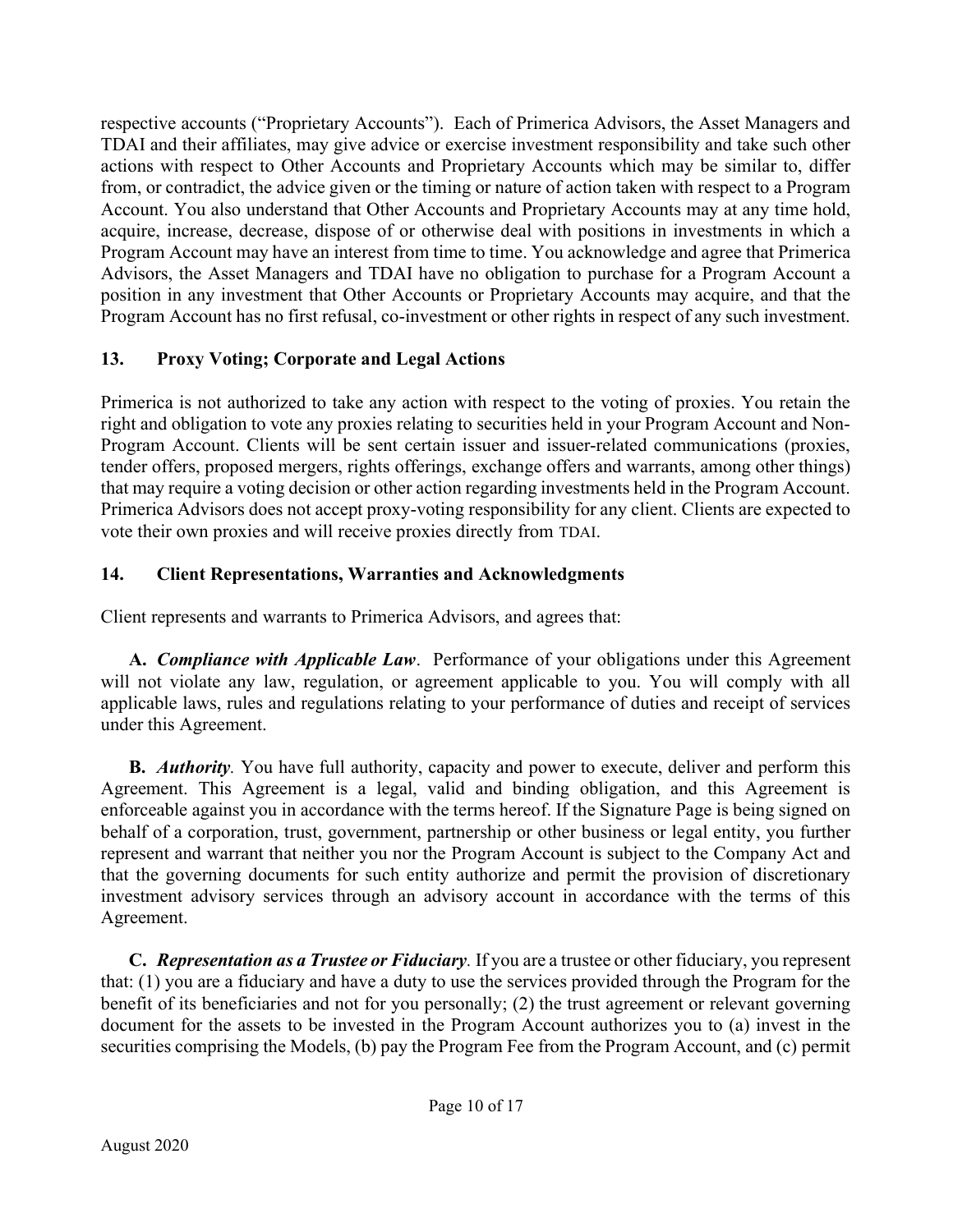you to delegate investment management of the assets in the Program Account to a third party; (3) the payment of the Program Fee has been determined to be proper and permissible under the relevant governing instrument of any plan or trust and under applicable law, and is reasonable in relation to the services provided under this Agreement; and (4) you have made an independent determination that participation in this Program is suitable and appropriate, despite the fact that: (a) the Program Fee will be charged regardless of the level of trading activity in the Program Account; and (b) the custodial, clearing and execution services offered through the Program may be available for less money if you paid commissions on a per-trade basis. You agree to notify Primerica promptly of any event that might affect your authority or the validity of this Agreement.

D. Accounts Under Uniform Gifts to Minor Act. If the Program Account is a custodial account for a minor established under the Uniform Transfers to Minors Act or Uniform Gifts to Minors Act (or similar statutes), you, as custodian for a minor, agrees that: (1) Primerica and TDAI may rely on your actions and instructions without further inquiry; and (2) you will indemnify Primerica and TDAI and their respective agents and employees for any loss or costs, including legal fees, arising out of claims relating to their reliance on your actions or instructions.

**E.** Risks of Investing. You are aware of and willing to assume risks involved with investing in securities. You understand that neither Primerica nor TDAI, nor any of their affiliates, makes any assurance or guarantee of performance of any investment in the Program Account. You understand that frequent purchases and sales of mutual fund shares may cause adverse tax consequences for the Program Account.

F. U.S. Resident. You are a U.S. person, which includes a person who is a U.S. resident alien, have a valid U.S. residential mailing address or is employed by the U.S. military residing outside of the U.S. with an Army Post Office or Fleet Post Office address and have a valid U.S. taxpayer identification number (or social security number).

G. Form ADV, Form CRS and Disclosures. You have received Primerica Advisors' Form CRS, the Lifetime Investment Platform Form ADV Part 2A Wrap Fee Program Brochure and your Advisor's Form ADV Part 2B Brochure Supplement and you have read and understand the information disclosed therein. If invested in a strategy for which an Asset Manager will exercise investment discretion over your Program assets, you have received the Asset Manager's Form CRS, Form ADV Part 2A and Form ADV Part 2B.

H. Assets in Program Account Are Free From Liens. You own or have authority over all assets held in your Program Account and such assets are and will remain free from any restriction, lien, charge or encumbrance.

**I.** Anti-Money Laundering. To help the United States Government fight terrorism and money laundering, we will obtain, verify, and record information that identifies each person that opens an account. What this means for you: when you open an account, we will ask for your name, a street address, date of birth, and an identification number, such as a Social Security Number. We may also ask to see your driver's license or other identifying documents that will allow us to identify you. You agree to cooperate with the parties in complying with any applicable anti-money laundering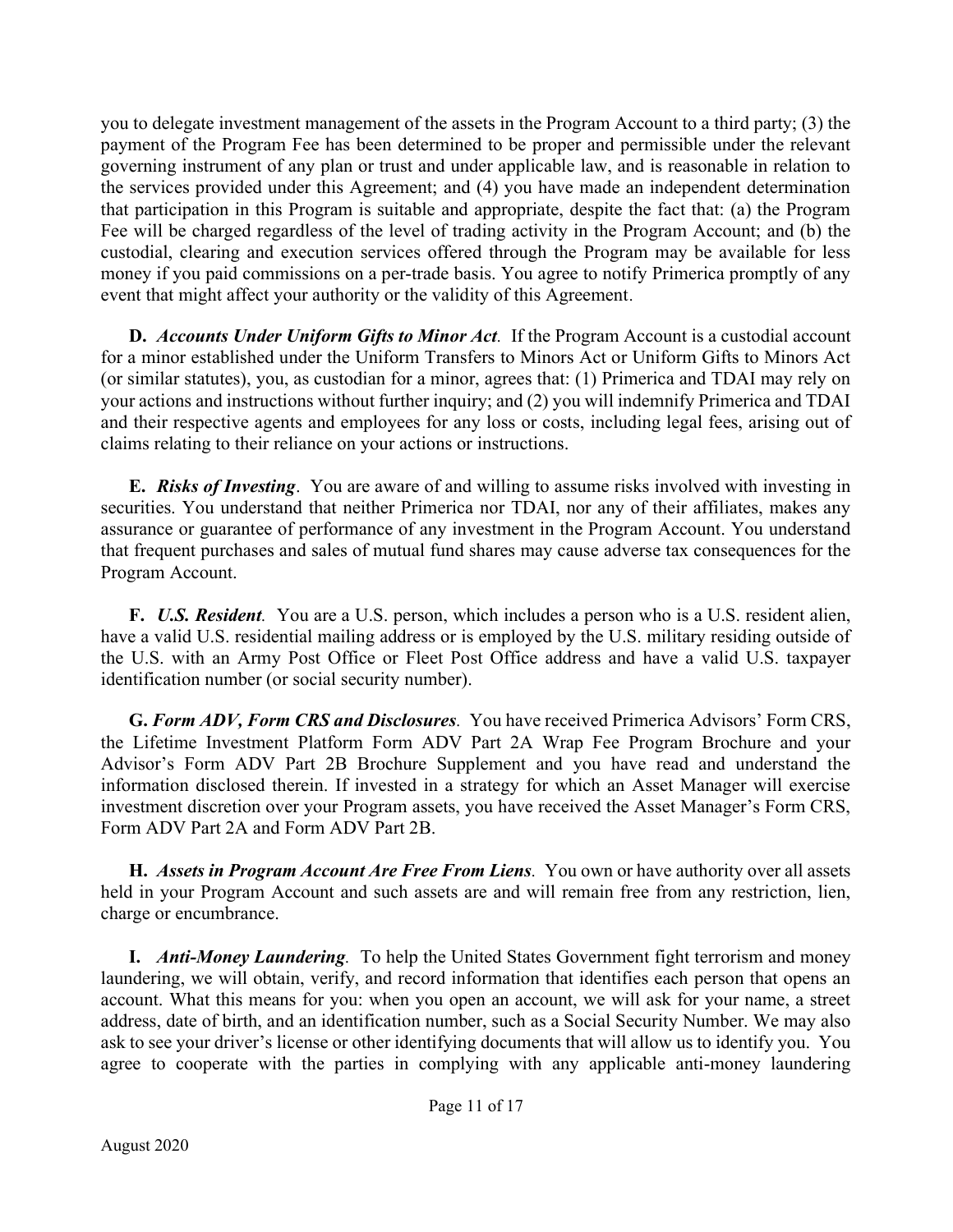requirements under the USA Patriot Act, as amended, and the regulations promulgated thereunder, and any other applicable federal and state anti-money laundering or anti-terrorist laws, including, without limitation, by providing such information regarding you and your Program Account and assets, and any transactions related thereto, as may be reasonably requested. You agree to provide Primerica any additional information that they may request to carry out their or their affiliates' antimoney laundering obligations under applicable law.

J. ERISA Accounts. If client is a plan subject to the Employee Retirement Income Security Act of 1974 ("ERISA"), Primerica Advisors acknowledges that it is a "fiduciary" as that term is defined under ERISA with respect to those assets in the Program Account of client with respect to which Primerica Advisors acts as "fiduciary" as that term is defined under ERISA, and client acknowledges such status of Primerica. If client is a retirement plan subject to ERISA, client agrees to add a clause to the fidelity bond required by law that provides coverage for agents employed by it. This clause shall cover Primerica Advisors, and any of its officers, directors, employees and investment adviser representatives.

If a Program Account is subject to ERISA, you represent that: (1) you are a "named fiduciary" within the meaning of ERISA with respect to the control or management of the assets of the Program Account and have authority to appoint other parties as fiduciaries with respect to the Program Account (as applicable); and (2) if the assets in the Program Account represent a portion of the assets of an employee benefit plan as defined in Section 3(3) of ERISA ("Plan"), you will remain responsible for determining an appropriate overall investment policy and diversification and liquidity policy for the assets of such Plan. If the Program Account is a Plan, you represent and warrant that you will deliver to Primerica upon request an accurate and complete copy of all documents governing the administration of the Plan and the investment of Plan assets ("Plan Documents") and that overall investment strategy, specific Portfolio objectives and investment restrictions (as applicable), which you hereby approve, accurately and completely set forth any limitations or restrictions with respect to Plan investments which are contained in the Plan Documents.

K. No Legal or Tax Advice. You acknowledge that neither Primerica nor your Advisor has provided or will provide tax, accounting or legal advice and that you should consult with your tax advisor regarding the tax consequences of your investment decisions.

L. Investment Profile. You have completed an LIP New Account Application and other necessary account opening documents and have provided complete and accurate information in response to the questions included in it. You have provided Primerica Advisors with complete and accurate information about your investment goals, financial situation, individual needs, risk tolerance and any investment restrictions that you wish to impose on management of the Program Account, and other information reflected in your Investment Profile. You agree to notify Primerica promptly of any changes in the information previously provided, including any changes to, or additions of, investment restrictions.

M. Disclosure of Information. You authorize Primerica Advisors, its service providers and TDAI to receive, disclose and transmit information about you (including, without limitation, customer information and other non-public personal information): (1) to each other and such third parties as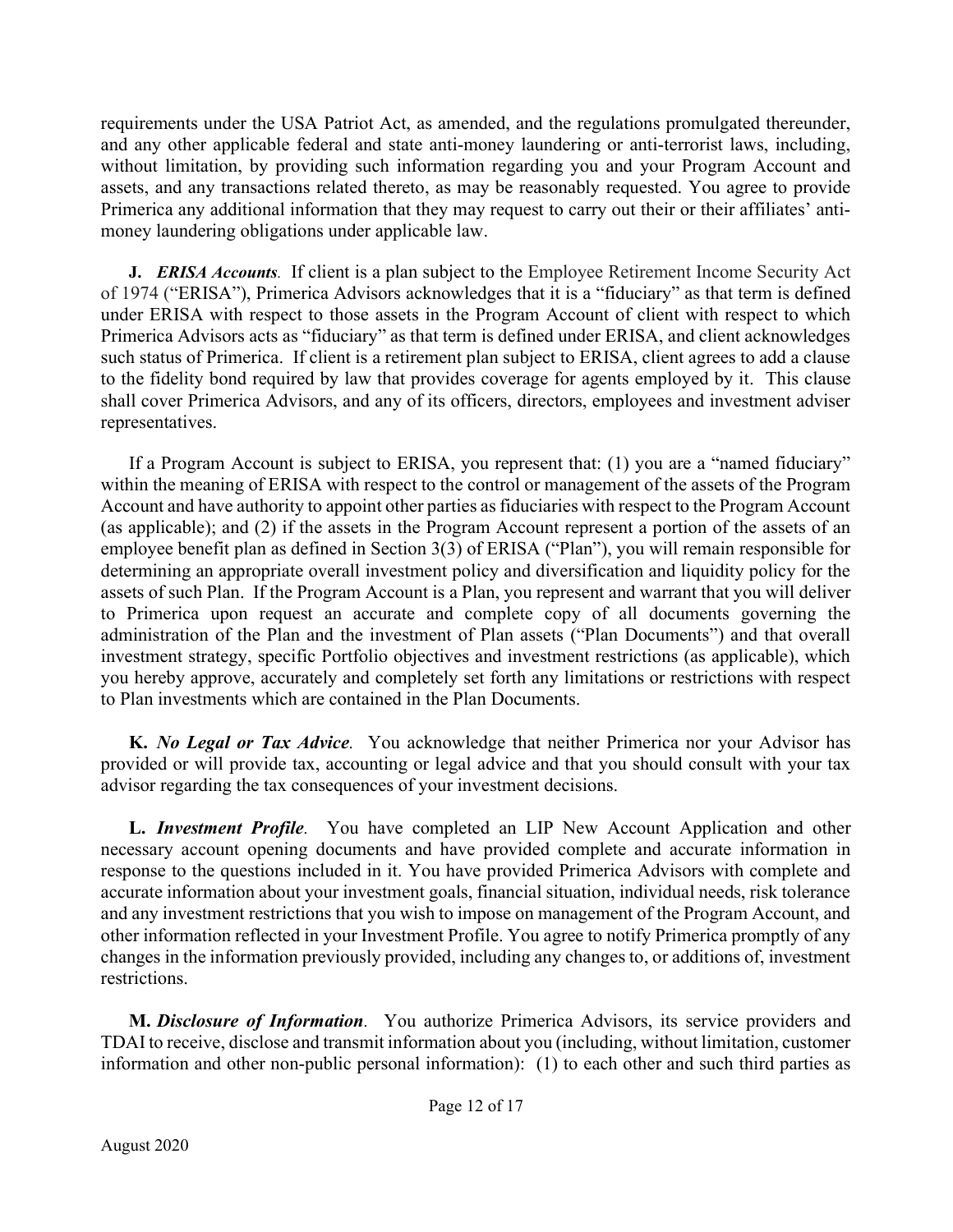may be necessary or desirable in order to provide the services set out in this Agreement; or (2) as otherwise specifically permitted or required by applicable law. Primerica will take reasonable measures to protect the privacy and confidentiality of information in its possession about you and your accounts. Primerica's Privacy Policy explains how it collects and protects (shares) your information. The Primerica Privacy Policy is incorporated by reference into this Agreement.

N. *Obligation to Notify*. You will promptly notify Primerica Advisors if any of the representations, warranties or covenants you have made above become untrue for any reason.

**O.** Dormant Accounts. Funds, securities and/or other property held in any dormant account may, under applicable state law, escheat to the state, meaning the state will take possession of the property. Generally, the laws of the state of your last known residence or domicile will apply in determining whether an account is dormant. State laws vary as to the circumstances under which an account will be considered dormant.

# 15. Limitations of Liability; Indemnification

You understand that none of Primerica Advisors, the Asset Managers nor TDAI guarantee: (1) the future performance of the Program Account; (2) any specific level of performance; (3) the success of any investment decision or investment strategy used; (4) the success of the overall management of the Program Account; or (5) that any particular person will provide the services to be provided under this Agreement. You understand that investment decisions made for your Program Account pursuant to this Agreement are subject to various market, currency, economic, political and business risks, and that those investment decisions will not always be profitable and may subject the Program Account to overall investment losses.

In addition to any other remedy available under applicable law, you agree to indemnify, defend and hold harmless each of Primerica Advisors, its affiliates, and their respective shareholders, trustees, directors, officers, employees, agents and representatives, from and against any loss, injury, claim, damage, other liability, cost or expense (including, without limitation, reasonable attorneys' fees) (collectively, "Losses") asserted against, or incurred or suffered by, such party arising out of or relating to: (1) a breach of your obligations, covenants or representations and warranties under or in connection with this Agreement; (2) a violation of applicable law by you; (3) your gross negligence or willful misconduct; (4) any obsolete, incomplete or inaccurate information provided by you or on your behalf, or any omission that, had it been provided, would have been material to your Investment Profile; or (5) any action taken or not taken pursuant to an express instruction from you. You agree that neither Primerica nor its Advisors shall be responsible or otherwise liable for any consequential, incidental, special or punitive damages, whether or not any of them were advised (or were otherwise aware) of the possibility of such damages.

Notwithstanding the foregoing or any other provision to the contrary in this Agreement, nothing in this Agreement shall constitute a waiver of any of your rights, or relieve Primerica or its respective shareholders, trustees, directors, officers, employees and agents, from any liability under ERISA or applicable state and federal securities laws. Primerica Advisors shall each be responsible as a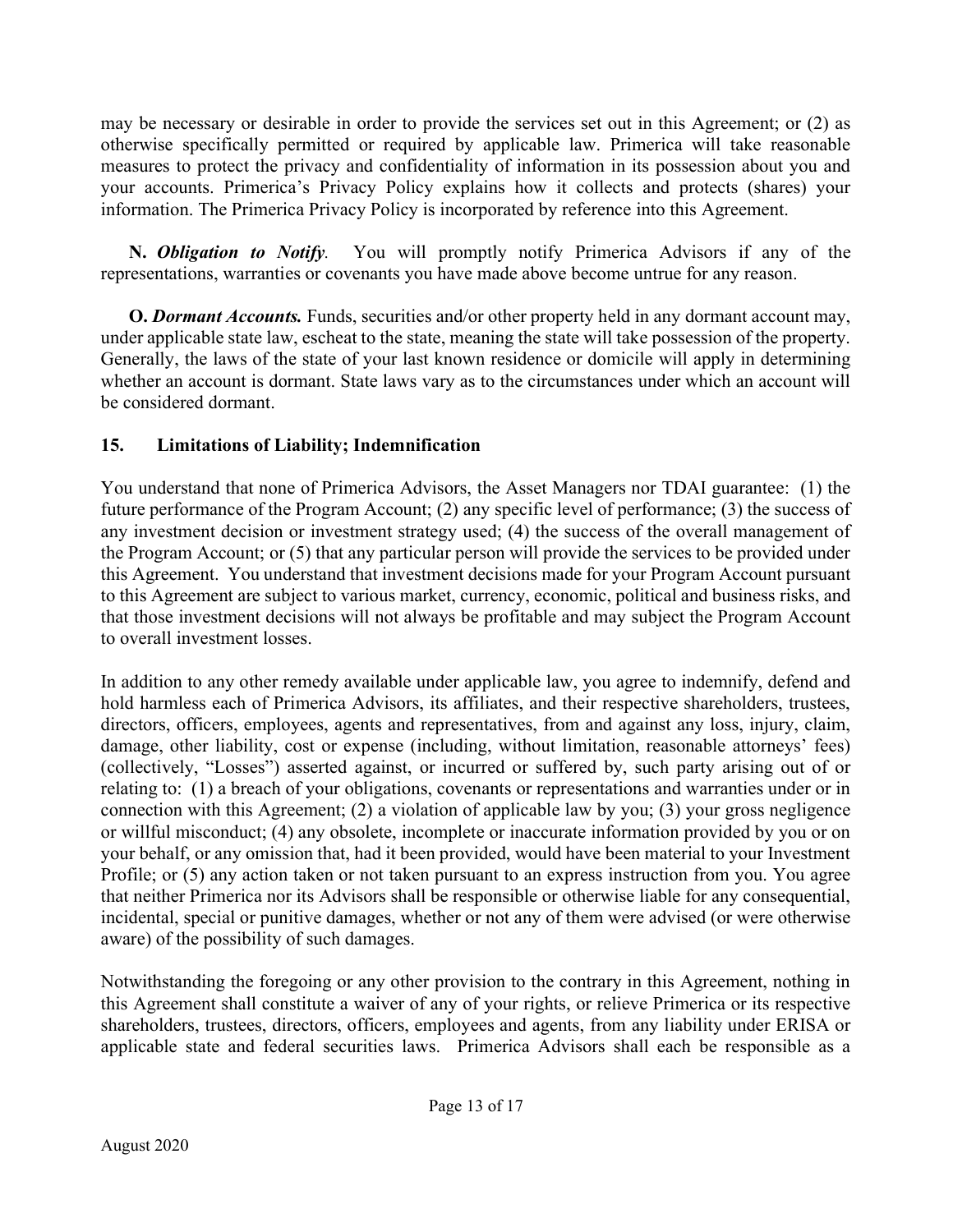fiduciary under ERISA only to the extent that it has undertaken fiduciary duties under this Agreement, and you acknowledge that you retain or have assigned all other investment management responsibility.

The provisions of this Section 15 shall survive termination of this Agreement.

# 16. Duration and Termination

You may terminate this Agreement within five (5) business days of its initial execution without charge. Thereafter, either you or Primerica may terminate this Agreement at any time upon written notice to the other, which becomes effective when received or as of a specific future date if indicated in the notice. If at any time the total market value of the assets held in any of the Models in a Program Account falls below the Minimum Investment, as a result of withdrawals or market volatility, Primerica reserves the right to terminate this Agreement. In the event that this Agreement is terminated for any reason, your advisory relationship with Primerica shall simultaneously terminate, and all features and privileges associated with the Program Account, will be cancelled and cease. Any assets held in your Program Account or Non-Program Account after the Agreement is terminated may be transferred by TDAI to a new account pursuant to the authorizations contained in the TDAI account agreement

Termination of this Agreement or any particular Program Account will not affect or preclude the consummation of any trade initiated, or any liability or obligation arising before the termination date, including payment of any outstanding fees. You will remain responsible for services rendered, Program Fees accrued, charges, debit items, and transactions initiated or authorized by you, up to and including the date of termination. If you transfer the assets in the Program Account to another brokerdealer or custodian, this Agreement will terminate as of the date of the transfer of the assets.

# 17. Arbitration Clause

### THIS AGREEMENT CONTAINS A PREDISPUTE ARBITRATION CLAUSE. BY SIGNING THE SIGNATURE PAGE, PRIMERICA AND CLIENT EACH AGREE AS FOLLOWS:

- A. ALL PARTIES TO THIS AGREEMENT ARE GIVING UP THE RIGHT TO SUE EACH OTHER IN COURT, INCLUDING THE RIGHT TO A TRIAL BY JURY, EXCEPT AS PROVIDED BY THE RULES OF THE ARBITRATIOIN FORUM IN WHICH A CLAIM IS FILED.
- B. ARBITRATION AWARDS ARE GENERALLY FINAL AND BINDING; A PARTY'S ABILITY TO HAVE A COURT REVERSE OR MODIFY AN ARBITRATION AWARD IS VERY LIMITED.
- C. THE ABILITY OF THE PARTIES TO OBTAIN DOCUMENTS, WITNESS STATEMENTS, AND OTHER DISCOVERY IS GENERALLY MORE LIMITED IN ARBITRATION THAN IN COURT PROCEEDINGS.
- D. THE ARBITRATORS DO NOT HAVE TO EXPLAIN THE REASON(S) FOR THEIR AWARD UNLESS, IN AN ELIGIBLE CASE, A JOINT REQUEST FOR AN EXPLAINED DECISION HAS BEEN SUBMITTED BY ALL PARTIES TO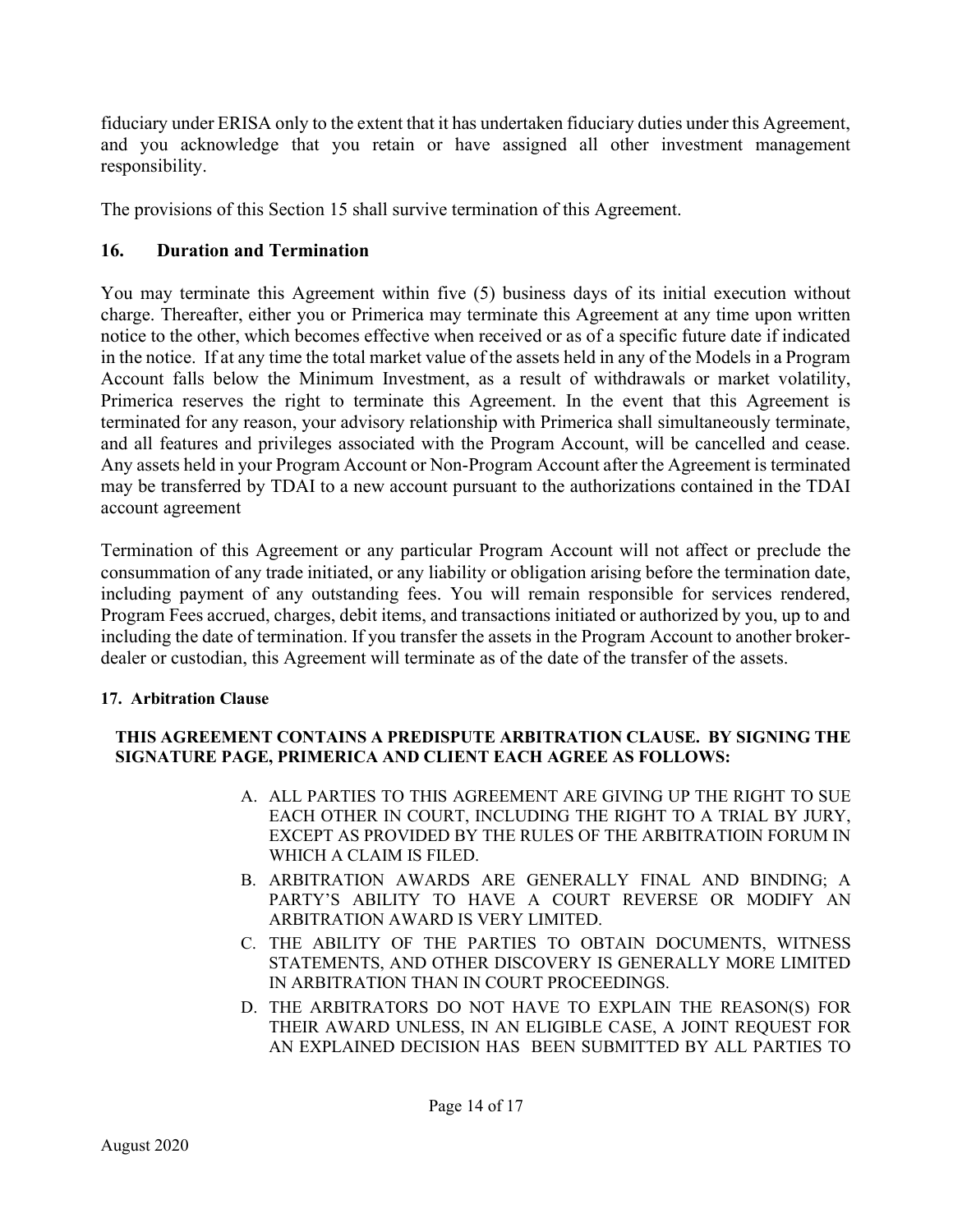THE PANEL AT LEAST 20 DAYS PRIOR TO THE FIRST SCHEDULED HEARING DATE.

- E. THE PANEL OF ARBITRATORS WILL TYPICALLY INCLUDE A MINORITY OF ARBITRATORS WHO WERE OR ARE AFFILIATED WITH THE SECURITIES INDUSTRY.
- F. THE RULES OF SOME ARBITRATION FORUMS MAY IMPOSE TIME LIMITS FOR BRINGING A CLAIM IN ARBITRATION. IN SOME CASES, A CLAIM THAT IS INELIGIBLE FOR ARBITRATION MAY BE BROUGHT IN COURT.
- G. THE RULES OF THE ARBITRATION FORUM IN WHICH THE CLAIM IS FILED, AND ANY AMENDMENTS THERETO, SHALL BE INCORPORATED INTO THIS AGREEMENT.

#### ARBITRATION AGREEMENT

ANY CONTROVERSY BETWEEN CLIENT AND PRIMERICA OR THEIR RESPECTIVE AFFILIATES OR EMPLOYEES OR REPRESENTATIVES SHALL BE SUBMITTED TO ARBITRATION BEFORE THE FINANCIAL INDUSTRY REGULATORY AUTHORITY ("FINRA"). IN THE EVENT THAT FINRA FOR ANY REASON DECLINES JURISDICTION OVER THE MATTER, ALL CONTROVERSIES SHALL BE DETERMINED THROUGH BINDING ARBITRATION BY AND IN ACCORDANCE WITH THE RULES THEN IN EFFECT OF JAMS.

NO PERSON SHALL BRING A PUTATIVE OR CERTIFIED CLASS ACTION TO ARBITRATION, NOR SEEK TO ENFORCE ANY PREDISPUTE ARBITRATION AGREEMENT AGAINST ANY PERSON WHO HAS INITIATED IN COURT A PUTATIVE CLASS ACTION; OR WHO IS A MEMBER OF A PUTATIVE CLASS WHO HAS NOT OPTED OUT OF THE CLASS WITH RESPECT TO ANY CLAIMS ENCOMPASSED BY THE PUTATIVE CLASS ACTION UNTIL; (I) THE CLASS CERTIFICATION IS DENIED; (II) THE CLASS IS DECERTIFIED; OR (III) THE CUSTOMER IS EXCLUDED FROM THE CLASS BY THE COURT. SUCH FORBEARANCE TO ENFORCE AN AGREEMENT TO ARBITRATE SHALL NOT CONSTITUTE A WAIVER OF ANY RIGHTS UNDER THIS AGREEMENT EXCEPT TO THE EXTENT STATED HEREIN.

#### THE LAWS OF THE STATE OF DELAWARE GOVERN.

#### 18. Miscellaneous

A. *Entire Agreement*. This Agreement will bind and be for the exclusive benefit of the parties, and their successors and permitted assigns. Unless subsequently modified or amended in accordance with the terms of the Agreement, this Agreement, the Signature Page, and the other documents and disclosures referenced herein constitute the entire agreement among the parties with respect to the subject matter of this Agreement and supersedes all prior conversations, discussion, statements, representations, warranties, negotiations or agreements between them with respect to the subject matter of this Agreement.

**B.** Amendments. You agree that Primerica may amend this Agreement at any time by giving you thirty (30) calendar days' prior written notice of the amendment. You agree that, if Primerica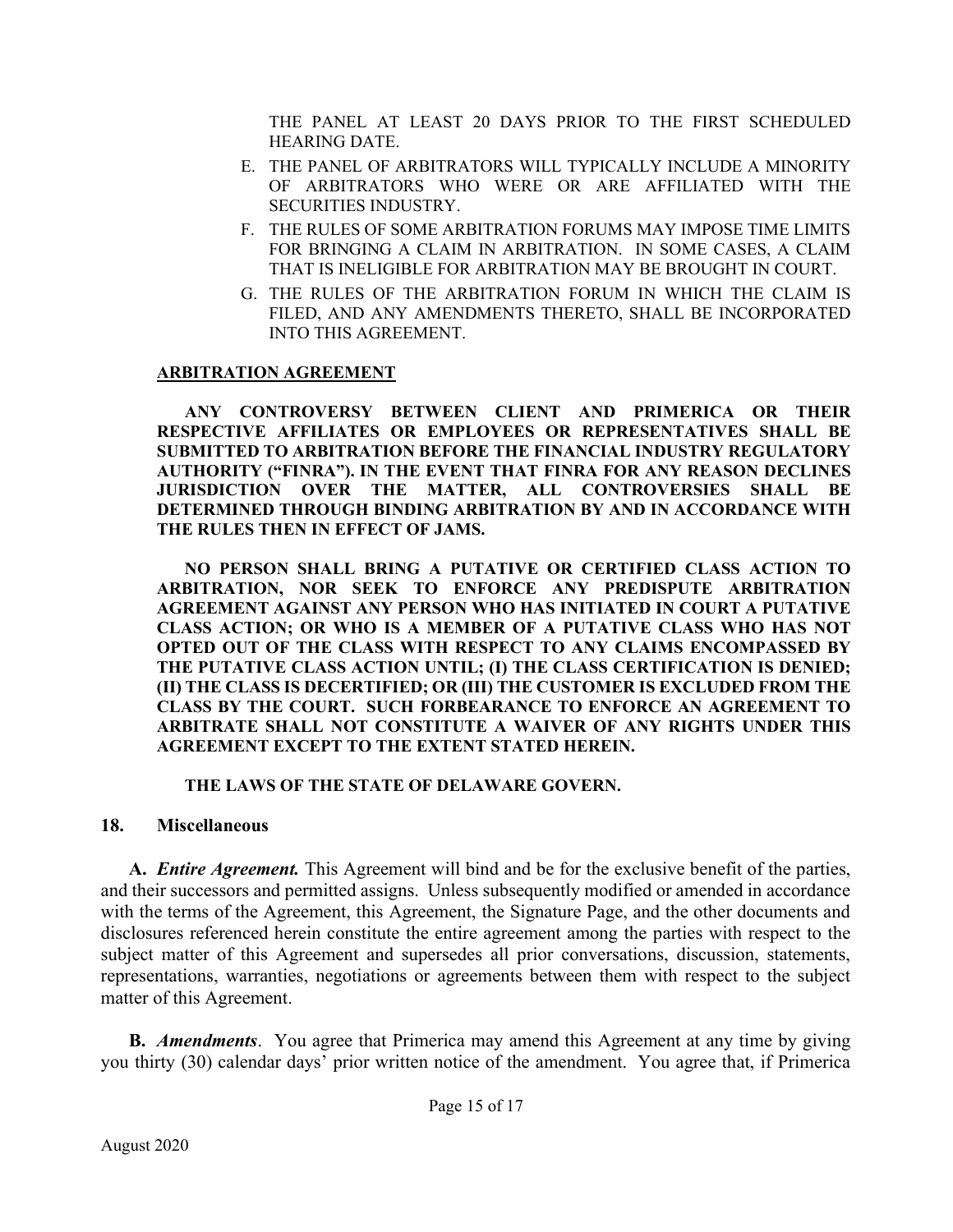provides you with notice of an amendment, and you do not terminate this Agreement and continue to receive services under this Agreement, then after thirty (30) calendar days after the date of the notice, you will be deemed to have agreed to the amendment and this Agreement, as amended, shall continue in full force and effect. Notwithstanding the preceding, you will not be bound by any Program Fee increase without your consent. To obtain your consent, Primerica will provide you with thirty (30) calendar days' prior written notice of the Program Fee increase. You may consent or object to the Program Fee increase by sending notice to Primerica. If you notify Primerica that you object to the Program Fee increase during the thirty (30) calendar day period, the increase will not go into effect and Primerica may terminate the Agreement in accordance with its terms. You agree that you will be deemed to have consented to the Program Fee increase if you do not notify Primerica of whether you consent or object to the Program Fee increase during the thirty (30) calendar day period.

C. Assignment. This Agreement may not be assigned (within the meaning of the Investment Advisers Act of 1940 ("Advisers Act")), without your prior written consent. Your consent may be obtained by using a negative consent procedure to the extent permitted by applicable law. If you do not object in writing to the assignment within thirty (30) calendar days after the date of notice, you will be deemed to have consented to the assignment. Except as provided in the preceding sentence, this Agreement will be binding upon you and Primerica and their respective permitted successors and permitted assigns.

E. Notices. Any notice given in connection with this Agreement will be in writing and effective when delivered to the appropriate party as follows, or at such other address the relevant party may designate in writing to the other parties from time to time:

In the case of any notice to you, to the email address provided by you to Primerica, or to the mailing address provided by you in the Lifetime Investment Platform New Account Application.

In the case of any notice to Primerica Advisors, at: PFS Investments Inc., Attention: Legal Department, 1 Primerica Parkway, Duluth, Georgia 30099

F. Severability. If any provision of the Agreement is or becomes inconsistent with any law or rule of any governmental or regulatory body having jurisdiction over the subject matter of this Agreement, the provision will be deemed rescinded or modified in accordance with such law or rule but, in all other respects, the Agreement will continue in full force and effect.

G. *No Waiver*. You understand that the failure of Primerica or any of its affiliates or agents to insist at any time on strict compliance with any of their rights or privileges is not a waiver by them.

H. Governing Law. This Agreement shall be governed by, and construed in a manner consistent with, the Advisers Act and the regulations of the U.S. Securities and Exchange Commission promulgated under the Advisers Act, and other applicable federal law. Except to the extent preempted by applicable federal law (including, without limitation, the Advisers Act and, if applicable, ERISA),